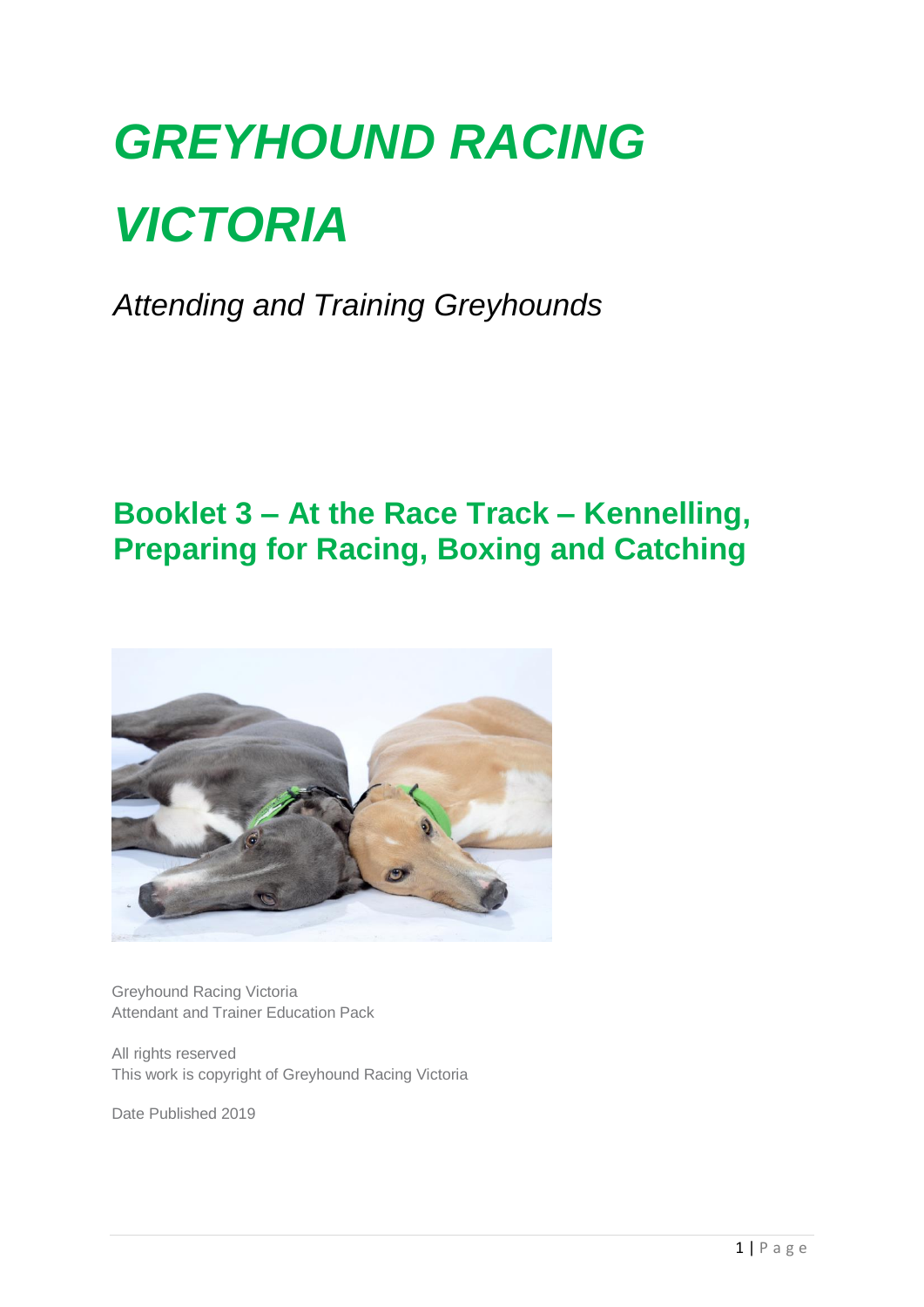This is the third in a series of booklets that support you in attending and training racing greyhounds.

Booklet 1: Introduction

Booklet 2: Greyhound Basics

**Booklet 3: At the Race Track - Kennelling, Preparing for Racing, Boxing and Catching**

Booklet 4: At the Race Track – After the Race

Booklet 5: Occupational Health and Safety

- Booklet 6: Completing the Assessment
- Booklet 7: Setting Up an Optimal Training Environment

Booklet 8: Greyhound Health

- Booklet 9: Education and Training
- Booklet 10: Nominating
- Booklet 11: Preparing a Greyhound for Re-Homing
- Booklet 12: The Public Trainer
- Booklet 13: Advanced Knowledge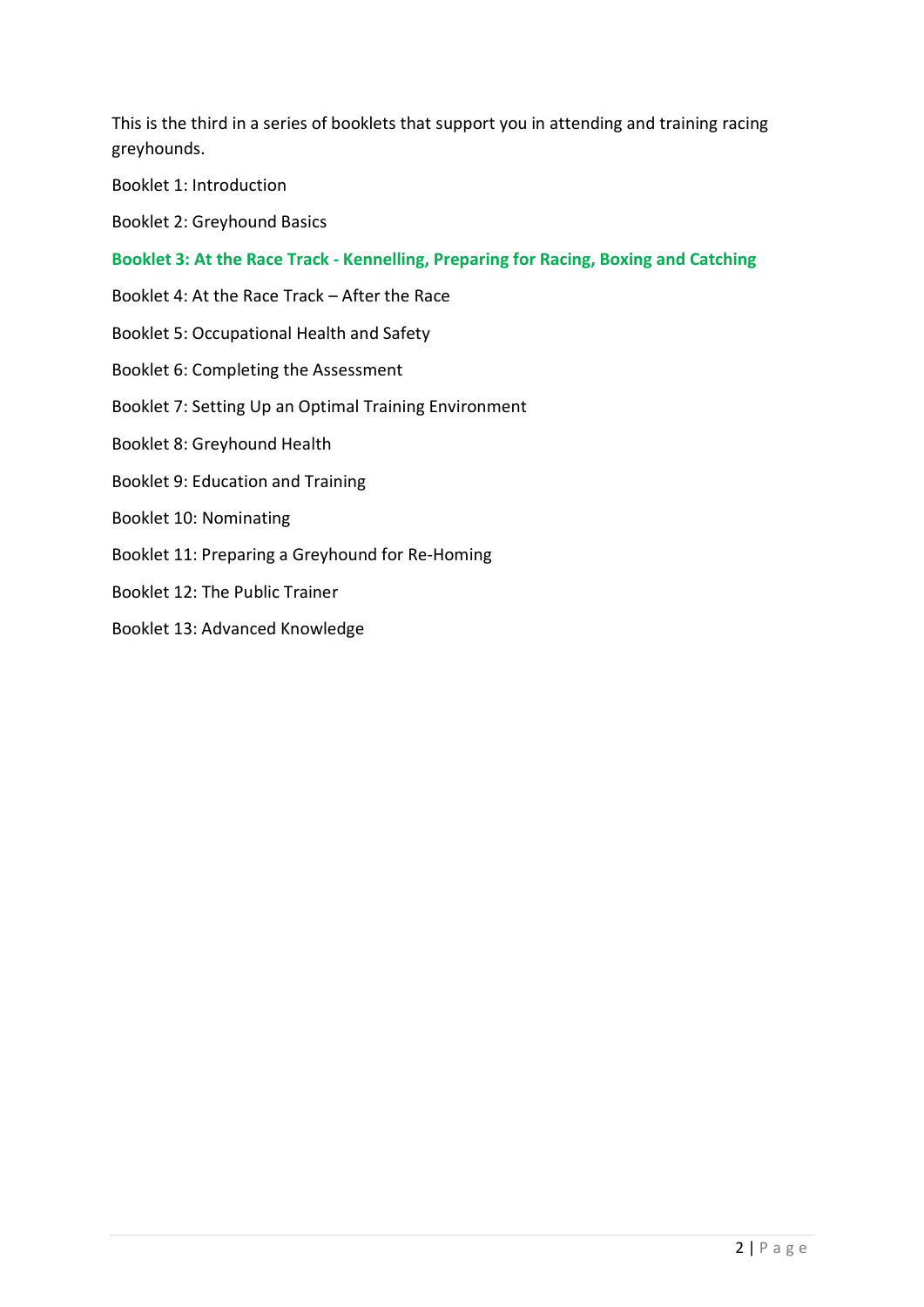## **Kennelling, preparing for racing, boxing and catching**

### **3.1 Arriving at the track**

Once you have arrived at the track, you will need to get everything organised for presentation of the greyhound (**GAR 31 Presentation of greyhound for racing and kennelling time**). It is important to give your greyhound(s) a chance to stretch their legs and empty out. This is especially important if your greyhound is drawn to race in one of the later races as they will be kennelled for up to a few hours. Each greyhound should also be offered a drink of water.



Whether you are at the track to trial your greyhound(s) or for a race meet, you will need to be able to adequately control them. The rules of racing state that for a race meeting, there needs to be at least one person for every four greyhounds to be presented and raced, and that when parading, boxing or catching, that there is only one greyhound under the control of each person.

It is not uncommon for trainers to start queuing up as kennelling time approaches. Unless your greyhound is

especially calm or you have a number of greyhounds to kennel, it is probably better to wait until the initial rush is over, and then head over to the kennels.

Handling a greyhound at the track can often pose some new problems. There are lots of other greyhounds, many of which are excited. These greyhounds are all unfamiliar to your dog and may be intimidating (especially if your dog is nervous or shy). There are a lot of people moving about and making noise, many of whom are oblivious to what is happening around them or what their dogs are doing. It is important that you monitor the situation for any signs of stress in your greyhound that may be due to being in this environment. This means that you can then act to try and things to calm your greyhound down.

Often the biggest excitement is the sound of the lure going around. Many dogs will jump up and down, lunge forward, bark and carry on at the sound of the lure passing by. For this reason, it is best that you do not just stand around near the track unless you need to. Some dogs perform better if they are allowed to see and hear the lure prior to a race ("stirup"), but this is the only time that you want the dog excited – not whilst you are waiting for it to be kennelled.

Dogs that are going to run a trial can be kept away from the track until it is their turn to run. You can walk them around the carpark. A greyhound **must not** be left unattended in a stationary vehicle or trailer for any period exceeding 20 minutes, except on a hot weather affected day where greyhounds must not be left unattended for more than 5 minutes. Unattended is defined as the greyhound not being visually checked to ascertain its physical state.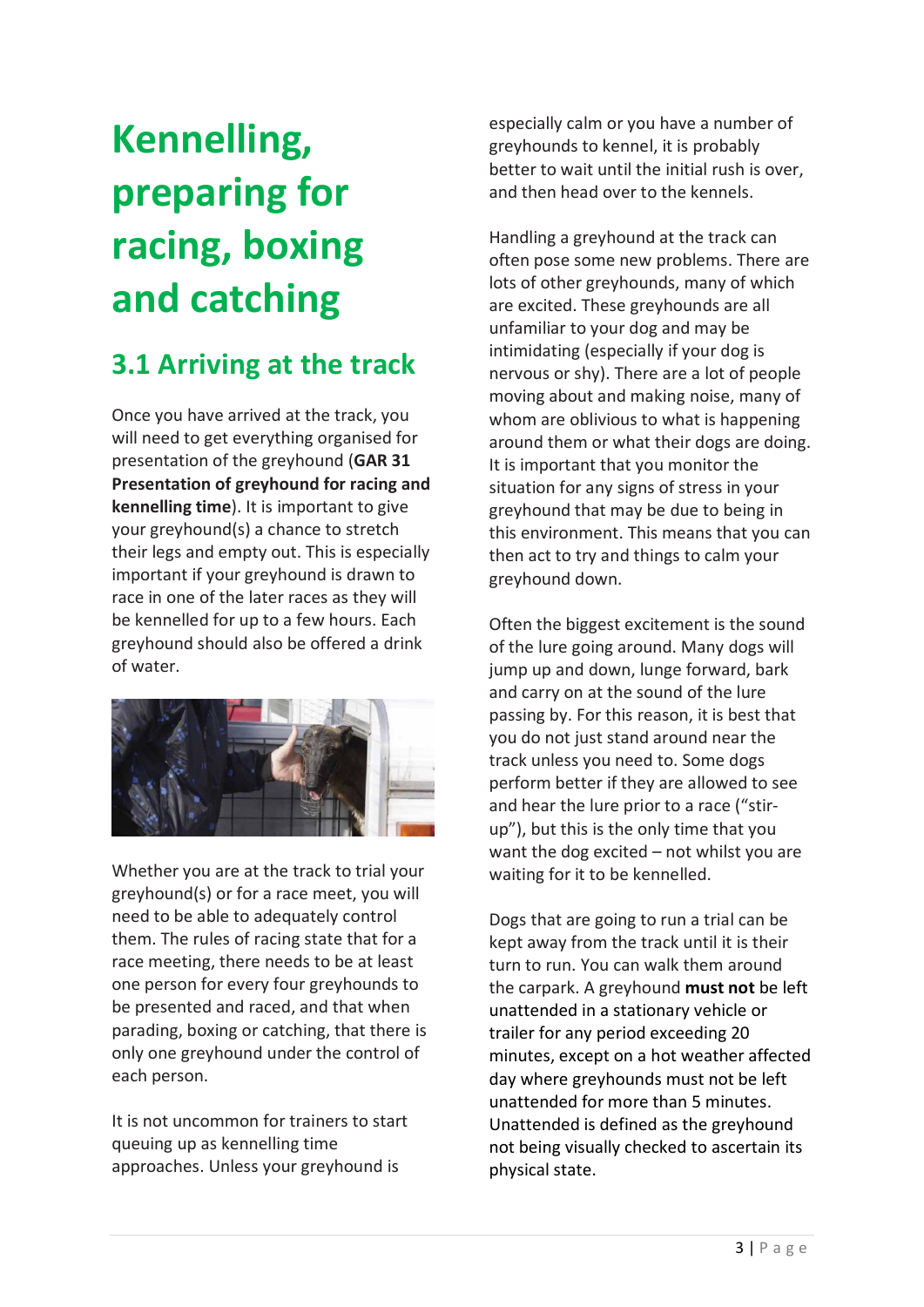### **The kennelling procedure**



The kennelling procedure is very regimented – every step is done in a particular order, according to the National Rules (GAR 26-42)

- *(1) On arrival at the kennel block your first stop will normally be at the window or booth at the entrance to the kennels. Here you often pay the Club admission fee and collect your starter's fee and travel subsidy. You can do this after you kennel the greyhound (s).*
- *(2) You may need to present your trainer's or attendant's License Card to the kennel staff so they will allow you to enter the kennel area and they may take your greyhound's bedding or alternatively you can place it in an area within the kennel control area.*
- *(3) You will then proceed to the vet check area. You will have to walk the greyhound up the ramp or lift it up onto the top of the ramp so that the track veterinarian can check that the dog is fit to race, and in the case of a bitch, that she is not in season.*
- *(4) You must then proceed to the weighing area where you will need to present the greyhound along with its registration card and weight card to the Stewards. You will*  also have to produce your *trainer's/attendant's License card. If you are acting on behalf of the trainer of a greyhound, you will have to hand the stewards a written letter of authority signed by the trainer that requests that you be allowed to handle the greyhound for the day.*
- *(5) The Stewards will then check the identity of the dog and scan the microchip against those on the registration card and within Fasttrack.*



*(6) You will then have to place the greyhound into the weighing scales cage. Greyhounds are weighed with their muzzle on, but you will have to remove the collar and lead. The Stewards will then record the weight of the greyhound on the dog's weight card and within Fasttrack.*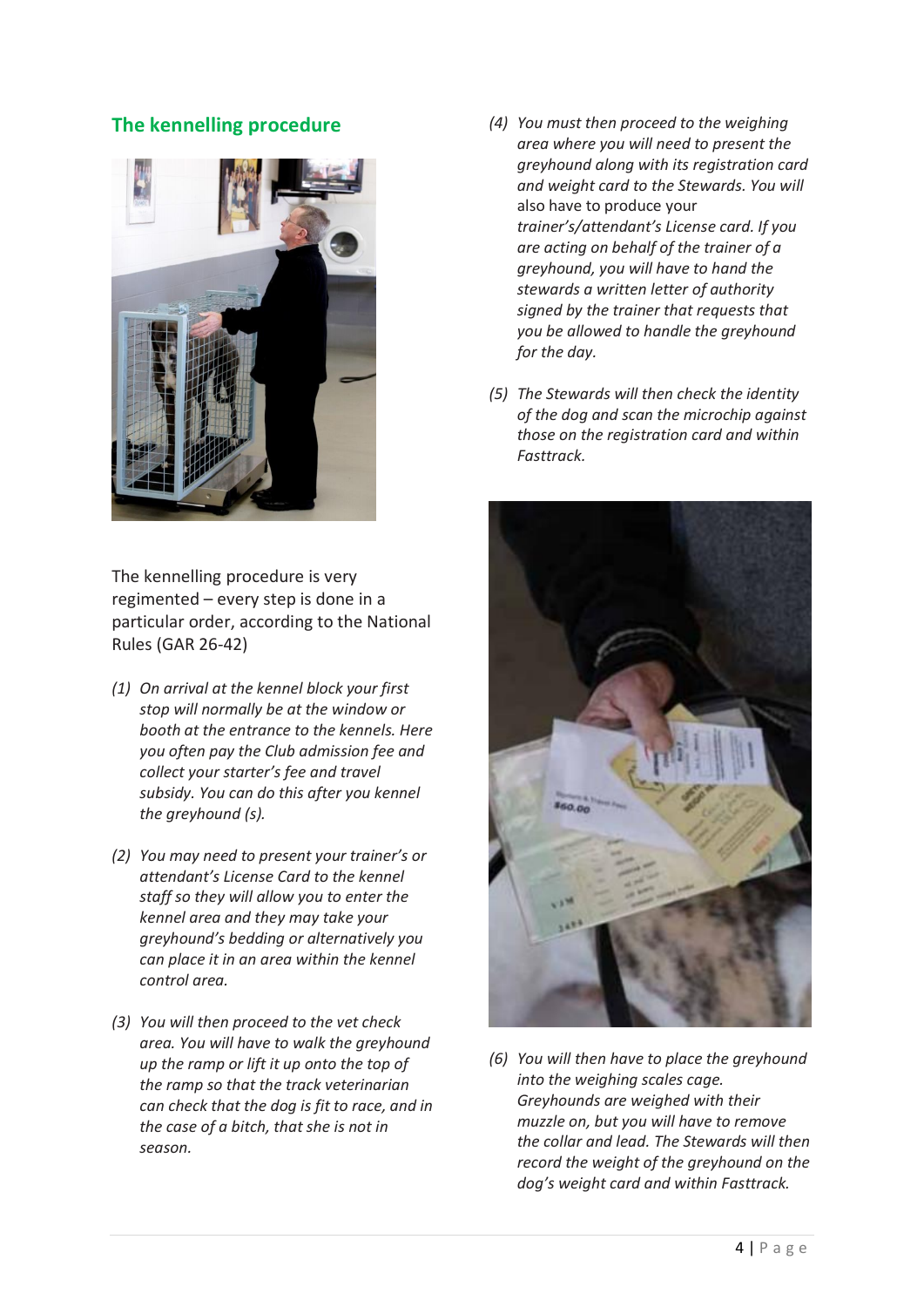*Under the rules it is your responsibility to ensure the correct weight is entered in the weight card, so make sure you check what has been written down.* 

- *(7) At this point, you will be allocated a kennel number on the printed kennel ticket for that greyhound. Each greyhound is given its own kennel within a row containing all the starters for that particular race. The kennels are assigned randomly, so no one knows which kennel will house each dog. Your kennel ticket will be marked with the dog's kennel number on it, and this will need to be presented to the kennel supervisor/staff so that they can escort you to the correct kennel. Stewards check all kennels prior to the start of race day, and after this each individual kennel is locked, and nobody is allowed to enter the kennelling area unsupervised.*
- *(8) The kennel supervisor/staff will take you to the kennel that has been allocated for your greyhound and unlock it for you. It is your responsibility to make sure your greyhound is placed in the correct kennel as well as the kennel staff. You have the opportunity to inspect the kennel and place your greyhound's bedding into it before placing the greyhound in it, and the individual kennel being locked. When all of the greyhounds for the race have been kennelled, the row of kennels is also locked and sealed. The seal will only be broken once the handlers are present prior to the actual race.*
- *(9) Depending on the time of the race, you may now have some time to relax. You will need to be back at the kennels to prepare your dog for its race no later than 20 minutes before the scheduled race time.*

It is important that you ensure your greyhounds are presented fit to race and are free of injury and illness, and females are not in season.

*Remember that if your female greyhound is in season, she will be stood down for 28 days. In the event of being withdrawn due to injury or illness, a greyhound shall be prohibited from competing for 10 days.* 

For more information, refer to the relevant rules:

**GAR 23 Withdrawal after box draw** 

### **GAR 24 Greyhound in season**



### **Understanding the weight requirements**

The rules of racing state that each greyhound must be weighed prior to racing and its weight is to be recorded in the greyhound's own weight card. The weight card must be produced each time the greyhound is to race, along with the greyhound's registration card. It is your responsibility to ensure the correct weight is recorded in the weight card by the Stewards.

A weight variation of only 1 kilogram from the last race or satisfactory weight trial is permitted otherwise the greyhound will not be permitted to race. The exception to this is where the greyhound has not competed for more than 28 days, and written notification of the reason for the weight variation is given to the Stewards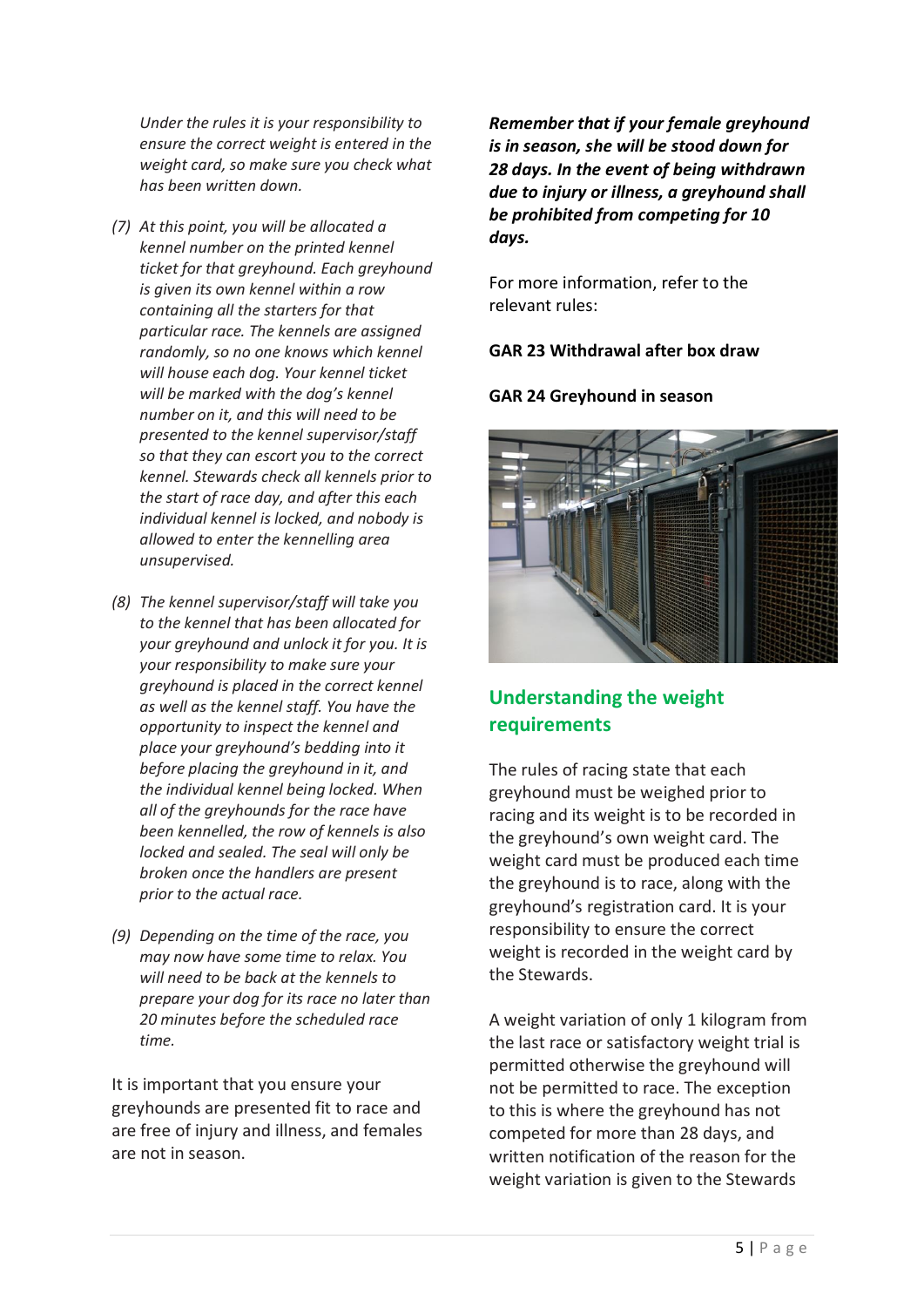at the time of kennelling. In this case a variation of up to 2 kilograms is permitted.



If the greyhound is prohibited from racing due to a weight variation, the greyhound will receive a 'stand down' period of 10 days, and the trainer will be guilty of an 'offence' under the rules. This means the Stewards will impose a penalty, generally a fine.

If the trainer wants a weight variation of more than 2 kilograms, they can apply to the Stewards for a 'Satisfactory Weight Trial'. This means the dog is trialled in the presence of a Steward. This cannot occur before 28 days have elapsed since the greyhound's last race. The Steward will record the dog's weight in the weight record card and will also record whether or not the trial was satisfactory. If the trial is deemed satisfactory, then the greyhound can race again, with the new weight recorded at the trial being taken as its last start weight.

### **Rules relating to weight**

The relevant rules relating to weight are:

**GAR 38 Weighing**

**GAR 39 Weight variation**

**GAR 40 Satisfactory weight trial**

### **3.2 Preparation for racing**

When the time comes for the greyhounds to race, you will need to return to the kennel area to collect and prepare your dog. You will have to show your kennel ticket to the gate attendant, otherwise you will not be allowed to enter the kennel area.



Once the trainers or attendants are present, the Steward or kennel staff member responsible will break the seal on the kennel row in your presence. The individual kennels are then unlocked so you can collect your greyhound. You may need to fit the greyhound's racing muzzle and put on its collar and leash.

From here you can take your greyhound out to the toileting area for a chance to empty out. This is very important as no dog will race well if it is uncomfortable with a full bladder.

The next step is to fit your greyhound with a racing rug. Make sure you have the correct racing rug for your greyhound's box. The rugs come in small, medium, large and extra-large sizes to accommodate the different sized greyhounds, so you will have to know which size to ask for. They are a one-piece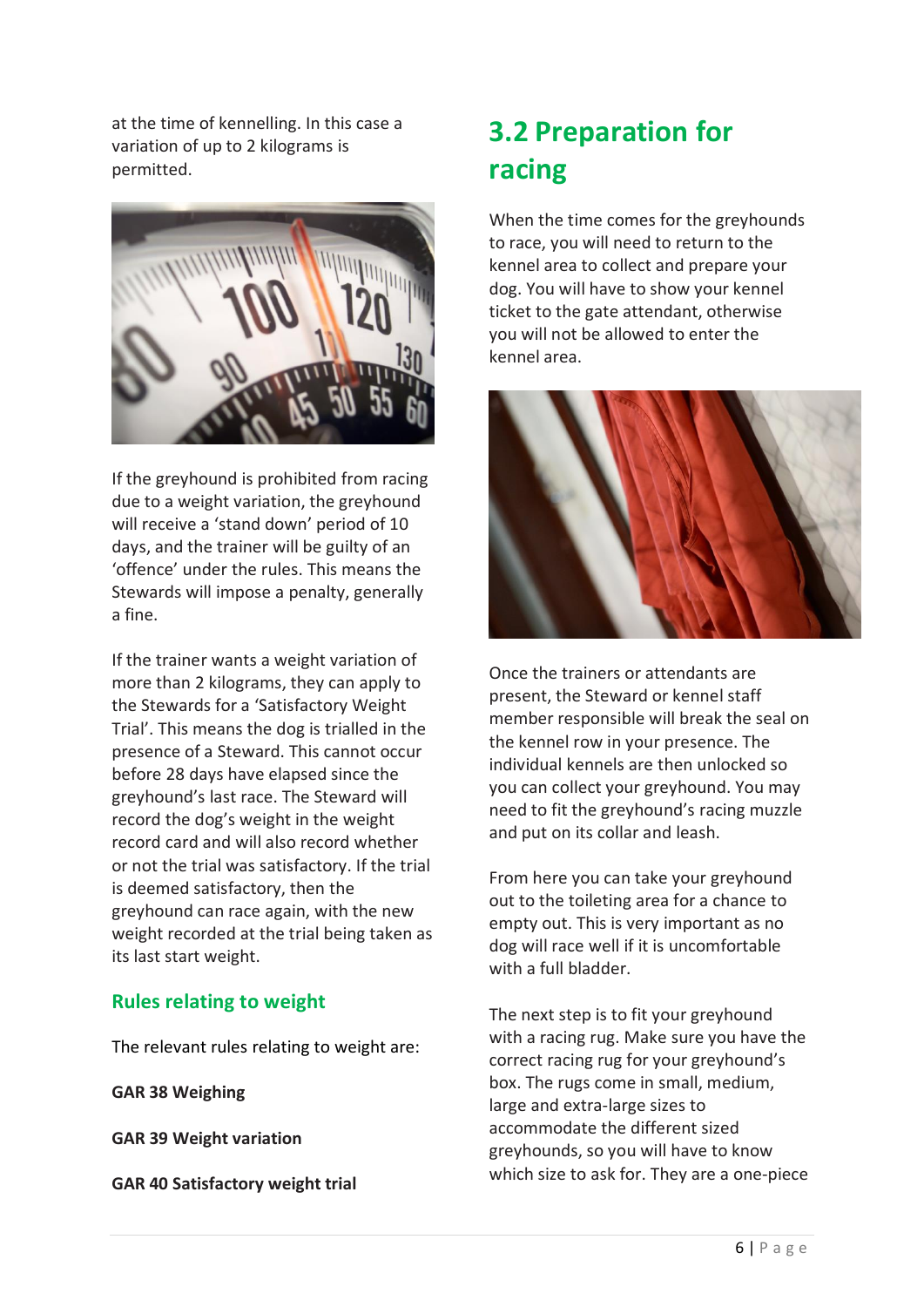lycra design that is slipped over the dog's head, before gently feeding the dog's front legs through the leg holes.

The On-track Veterinarian (OTV) will now again inspect each greyhound to check they are fit to race, and that nothing has happened to the dog during the time in the kennel that would make the dog unsuitable to race.

Now is the time to ensure any requested/necessary bandaging ('strapping' or 'taping') is applied to the dog. Some dogs will have talcum powder or lubricant such as Vaseline applied to certain areas to prevent chafing. The talcum powder and Vaseline are provided by the club for this purpose.

The Stewards will once again check the microchip of each dog, that the muzzle is fitted appropriately and that the correct rug is has been appropriately placed on the greyhound.

By this time the race prior to yours will have finished, and there will be an opportunity to let the greyhound see the lure. This stir-up is helpful for some greyhounds, but can be too exciting for others, so it is your choice whether the dog goes out to watch the lure go around.

Now is the time to perform any massage or stretching necessary to help warm the greyhounds up. Some trainers will want the dog walked around, others will want the dog kept as calm as possible, so it is important to understand what type of warm-up the individual greyhound does best with.

### **Handling your greyhound on the track**

On race day, you are required to parade the greyhound in front of the public to view, and then walk the greyhound to the starting boxes. This is unless the weather is unsuitable (rain, hot, etc), in which case the dogs may be walked directly from the kennels to the boxes. Not only will your handling skills be on display to the public, and other trainers, you may also be shown on the television coverage of the race. You need to have good control of your greyhound at all times.

When parading you are expected to take your place in number order according to the box your greyhound has drawn, so it is important that you know which dog you will be following. Make sure you leave enough space between your dog and the one in front, so that if your greyhound decides to leap forward it will not make contact with the greyhound in front.

If your greyhound is particularly energetic, the first thing to do is ensure that your leash is short, and that you have any excess safely looped so that no one gets tangled. If the dog is still difficult to control, taking it by the collar directly will usually be enough to settle it and make sure that it does not bounce around.

You could also try looping the leash around the chest of the dog or under its belly and holding the loop firmly along with the dog's collar.

If the dog is continually difficult, or you are small or slight in build, then you may find that a nose strap or head check may help, although you will need to seek approval to use these on race day from the Stewards. It may pay to try them at home, or at the trial track before deciding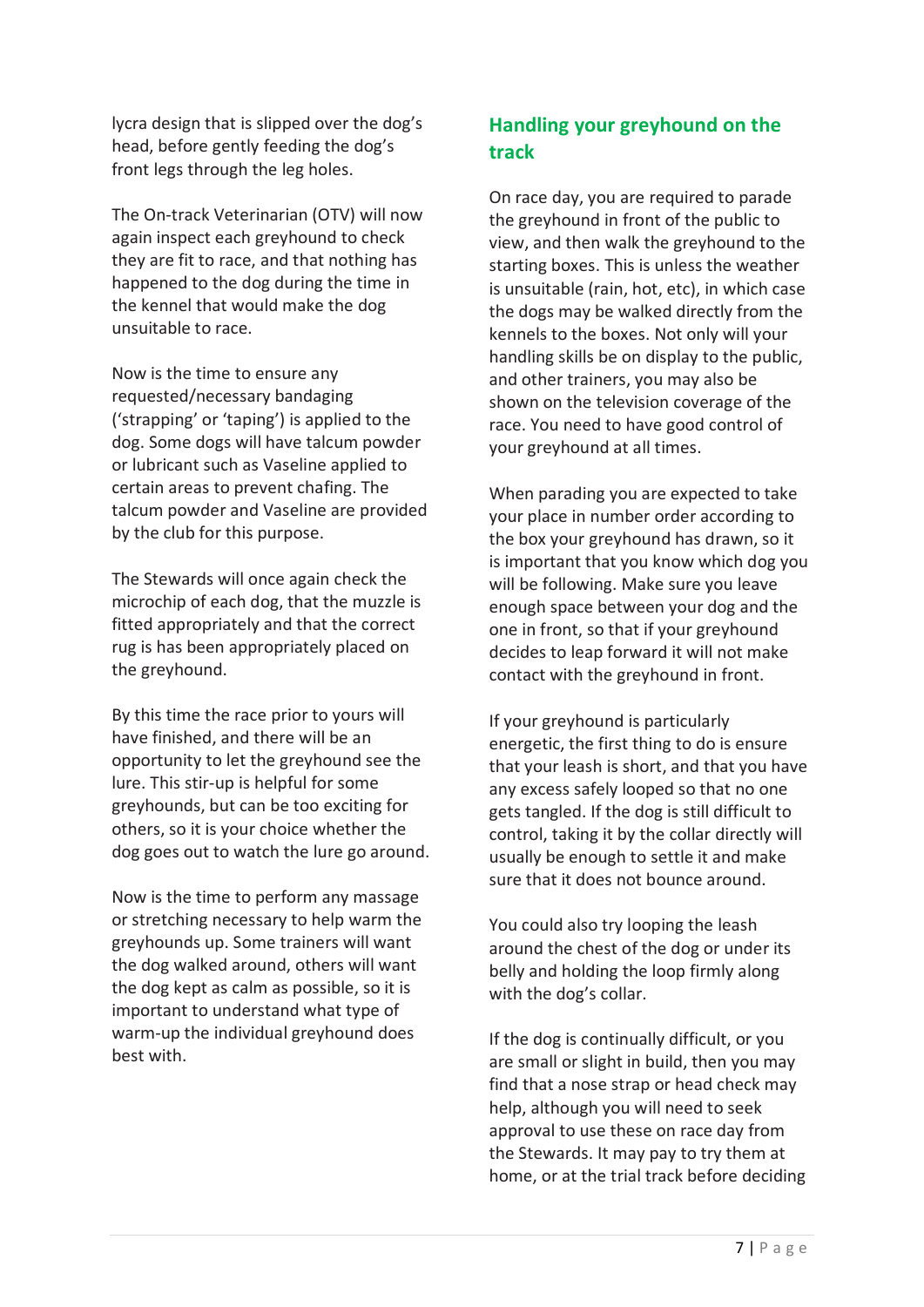whether they might help you.

### **Parading a greyhound**

If the weather is cold, you have the option of parading the greyhound in a warm rug. Each race club has a set of these warm rugs for participants to use in a range of sizes. The club supplied rugs are the only ones allowed to be used and help keep all competitors looking the same. This uniformity is considered important especially as there may be many thousands of people watching the parading and race all around the country via the television coverage.



Once each dog leaves the kennel area for the parade ring, you must then follow the instructions of the 'Parade Steward' who is in charge of escorting all of the runners from the kennels, to the parade area, and then onto the starting boxes. Keeping the dog moving during parading also assists with warming up the muscles and maintaining circulation prior to racing.

### **GAR 49 Preparation for starting**

GAR 49(4) states that *the greyhound must not be assisted or carried from the parade area to the starting boxes.*

### **3.3 Handling a greyhound at the boxes and boxing a greyhound**

The Parade Steward will ensure that all of the runners for the race have arrived at the starting boxes in plenty of time. Because of the television coverage, it is very important that the races start on time.

It is essential that you have some experience of boxing a greyhound prior to handling any dog at a race meeting. If you have been involved with training the greyhounds, you will have most likely had to box dogs at the trial track, where it does not matter if you have trouble, and there are people that can help.

This type of handling is a skill that you need to practice, away from the race meeting. The more greyhounds you box and handle manually, the better you will become at the manual art of restraint. Remember you only want to use the least amount of pressure necessary to maintain control. If you handle a dog roughly, or put a lot of pressure on, they will naturally fight the restraint, making them harder to hold.

There is a short period of time between removing the dog's collar and leash and loading them into the starting boxes where the greyhound could potentially escape. This is a very important time to make sure you have adequate control.

Before taking the collar and leash off, make sure that you have walked the greyhound as close to the starting boxes as possible, so you only have to load them, rather than walk any distance to the boxes. Keep your hands on the dog at all times, this way you can feel if the dog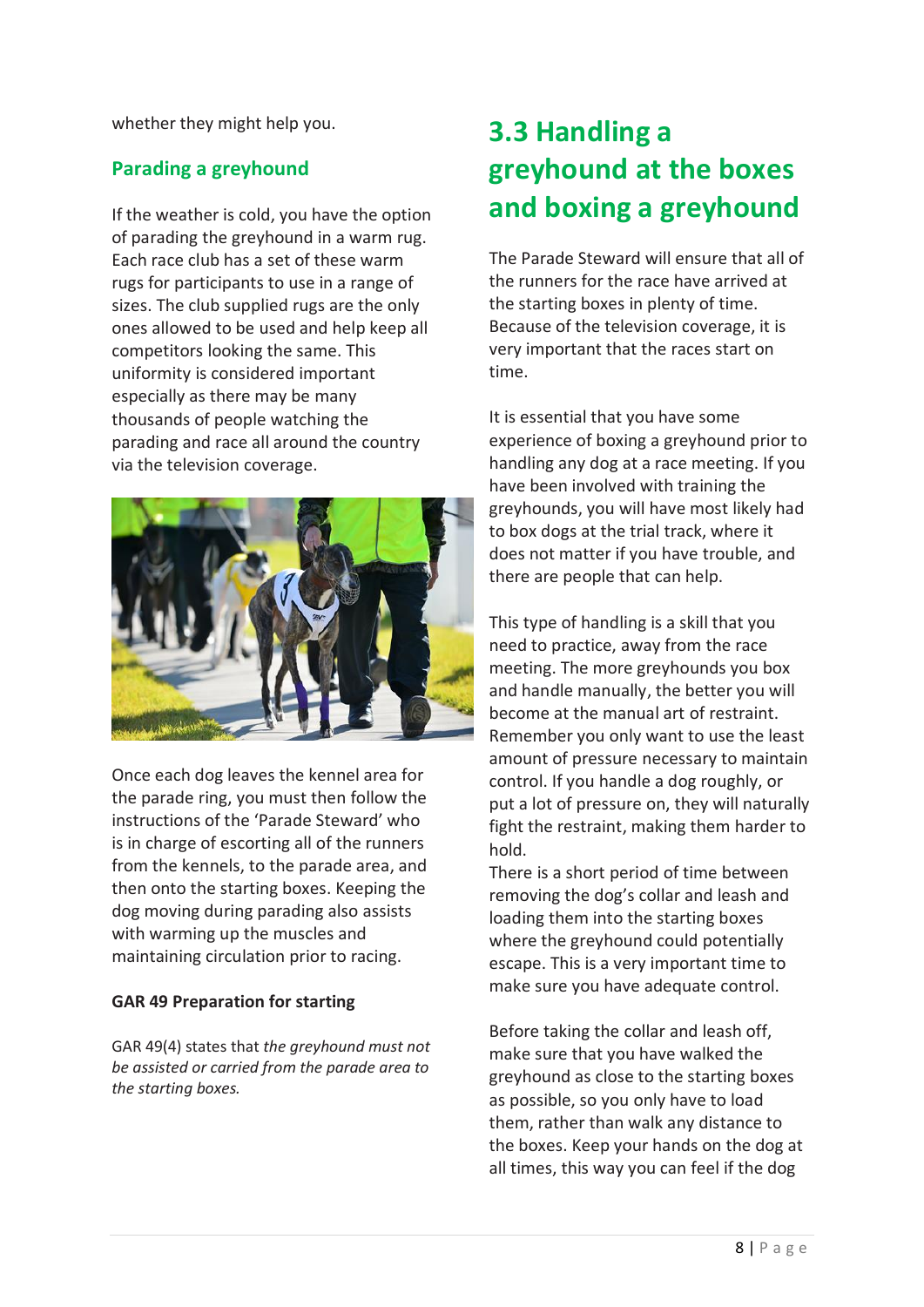is likely to jump forward or resist. It is recommended that you have one hand on the dog's chest and the other underneath its abdomen. This way if the dog goes to move forward or back, or tries to turn side-ways, you should be able to maintain control.

When boxing a greyhound, you must first walk the dog up to the area immediately behind the boxes, before taking off the dog's collar and leash. You do not want the dog to get away from you at this point, so you must always have the dog securely held. Most handlers will straddle the dog as they remove the collar and leash, placing one hand on the dog's chest to prevent it moving forward, and placing the other hand under the dog's abdomen.

Make sure that you place the collar and lead safely away from the greyhound as you do not want to get the dog's legs tangled in it as the dog is boxed. It is also important not to throw the lead behind you as you could hit another trainer or dog in the process.



When it is time to load the greyhound, you need to lift it forwards as far as possible into the box, and then gently push the dog forward using a hand on the dog's rump. As you close the door, make sure that the dog's tail and legs don't get caught.

It is important not to injure the dog whilst boxing. Some people dig their hands into

the dog's abdomen which can cause discomfort, others are rough and put so much pressure on the dog that it is forced into an unnatural position and there is the potential to do muscle damage. If a part of the dog gets caught in the door of the box a lot of damage can be done – especially if the dog is released whilst part of it is still trapped. As a result, the greyhound may become difficult to box as it associates the pain it felt with being in the confines of the starting box.

Continual difficulty in loading the greyhound in the starting box may result in a Box First requirement being placed on the greyhound by the Steward. This will be outside the normal box order. The 'starter' is the person responsible for ensuring the start of the race is undertaken in accordance with the rules. When the greyhounds arrive at the starting boxes for an event they are deemed to be "in the starter's hands".

The starter will order the removal of any parade rugs, nose straps, head checks, along with the greyhound's leash and collar. Muzzles are kept on. Once ordered to box their greyhound, each handler must quickly place their greyhound in their assigned box and then move out of the way to avoid delaying the start of the race.

Greyhounds are placed in the starting boxes in the following order:

### 1-3-5-7 are placed in first, followed by 2-4- 6-8.

The starter will then ensure that all of the doors to the boxes have been securely fastened, and make sure that no part of any greyhound is visibly held or caught by the doors. The green light is then given and the race can be started.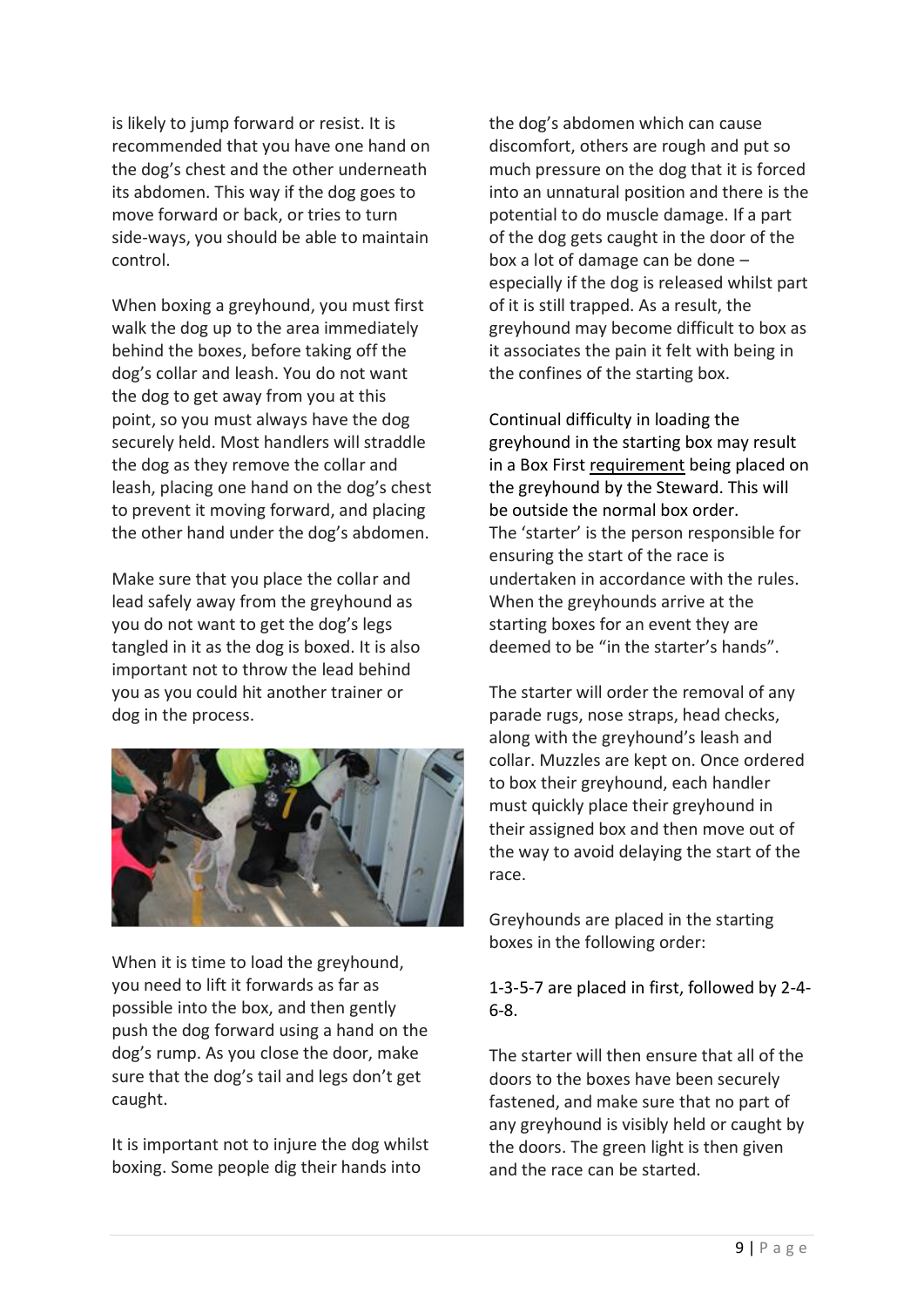The lure driver will start the lure, and the boxes will automatically open as the lure passes a certain point.

### **3.4 Catching and the role of the Catcher**

Each race track has an area called the 'Catching Pen' where the dogs are caught after the race. There is a large catching pen gate in front of them that blocks access for them to follow the lure further around the track. In the catching pen gate there is a small door that allows the lure to pass through, and this is quickly closed to ensure no greyhound tries to follow the lure. As the last greyhound comes into the catching pen, a second gate ('Run Back Gate') is closed behind the field to stop them turning around and heading back the other way. To help encourage the greyhounds into the catching pen a decoy lure (usually a squeaker on a rope) is thrown into the catching pen to attract the dogs.

The role of the catcher is an important one on race night. They are the person who must safely catch and control your greyhound after the race is finished. Every greyhound must have an assigned catcher who is in charge of catching that greyhound.



**GAR 48 Catcher to be available**

*The handler of a greyhound engaged to compete in an event shall ensure that a* 

*registered person or a person authorised by the stewards is in attendance at the catching pen prior to the commencement of the event for the purpose of catching the greyhound.*

It is impossible to be in two places at once (the starting boxes and the catching pen), so in most cases the catcher must be someone who is not going to be parading and boxing the greyhound. Only registered catchers, attendants or trainers are allowed to catch a greyhound, unless approved by the Stewards, and you will have to organise the person to act as catcher well before your race.

Once the greyhounds are enclosed in the catching pen, the catchers enter and must quickly catch the greyhound they have been assigned. Each catcher must have a collar and lead or a 'catching leash' (a form of slip leash) and may only catch and handle the greyhound they have been assigned.



You must be clear on which greyhound to catch – so remember the colour of its race rug and the colour of the dog. The catching pen Steward will give permission for the catchers to enter the pen when it is safe to do so, at which time you must quickly go in and catch your dog. Be very careful of runners who may be entering the catching pen late and be aware of what is happening around you. Some dogs are hard to catch, and they may continue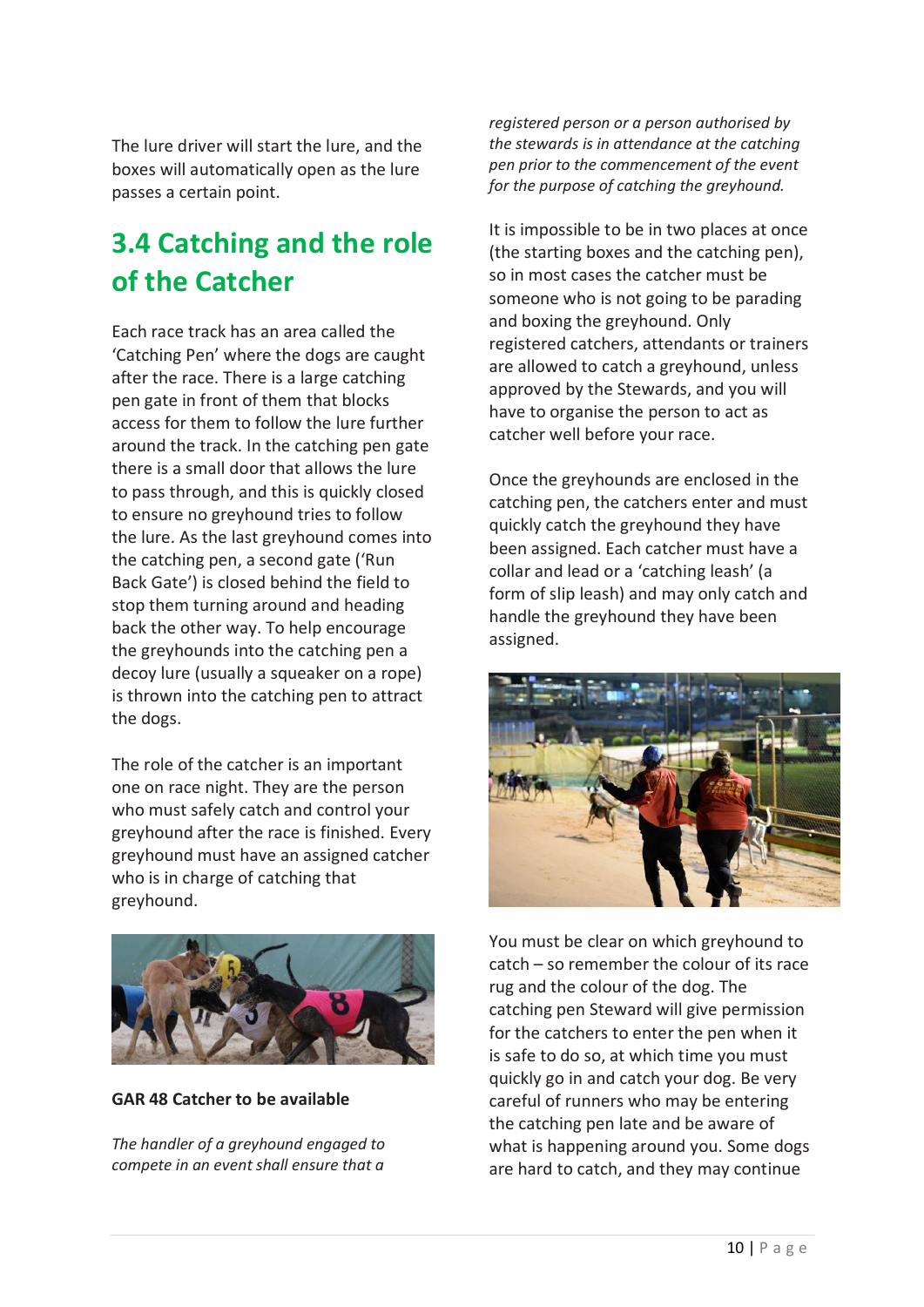to run around the pen causing a potential hazard to you and the greyhound you are catching.

Once your greyhound is on leash and under control, you can move it out of the way of other dogs. If there is any concern that another dog might get too close, try to place yourself in between the two dogs, or walk your greyhound quickly away. You are not allowed to touch the other dogs, or push them away, and you are not allowed to catch anyone else's dog.

The greyhounds who have won or been placed in the race will be required to parade to the winner's area, while the other runners will be heading to the wash bay for their cool down. By this time, the greyhound's handler or trainer should have arrived, and will take over.

Catchers can provide important information to the trainer or handler of a dog. They may have noticed a lameness or injury, or may have information about knocks, bumps or even falls that might have occurred towards the end of the race or as the dogs were in the catching pen.

### **3.5 Rules, roles and responsibilities associated with controlling greyhounds at track**

On race day there are a lot of things going on. It is essential that everyone knows what is required of them so that the program can run smoothly and the races can start on time. The 'Steward in Charge' is the Steward responsible for everything

that happens at the race meeting, but there are plenty of other people who all have important roles in the running of the race meeting.

As the person responsible for presenting a greyhound, it is important that you are aware of exactly what you have to do and where you have to be at a particular time. Depending on the number of races on the program, there may be 96 greyhounds arriving at the track kennels in a very short time. These greyhounds need to be individually vet checked, weighed and their identification confirmed by the Stewards all in the short space of 45 minutes.



### **Rules**

### **GAR 27 Control of greyhound on racecourse**

- *(1) The trainer of a greyhound shall be responsible for, and shall make provision for, the proper care and handling of each greyhound from the time the greyhound arrives at a racecourse for an Event or trial until the time the greyhound leaves the racecourse.*
- *(2) Without limiting sub-rule 1, and notwithstanding any other Rule, a trainer shall ensure-*
	- *(a) that for that trainer's greyhounds which are at a racecourse, there is at least 1 handler for every 4 of the trainer's greyhounds so that there is 1*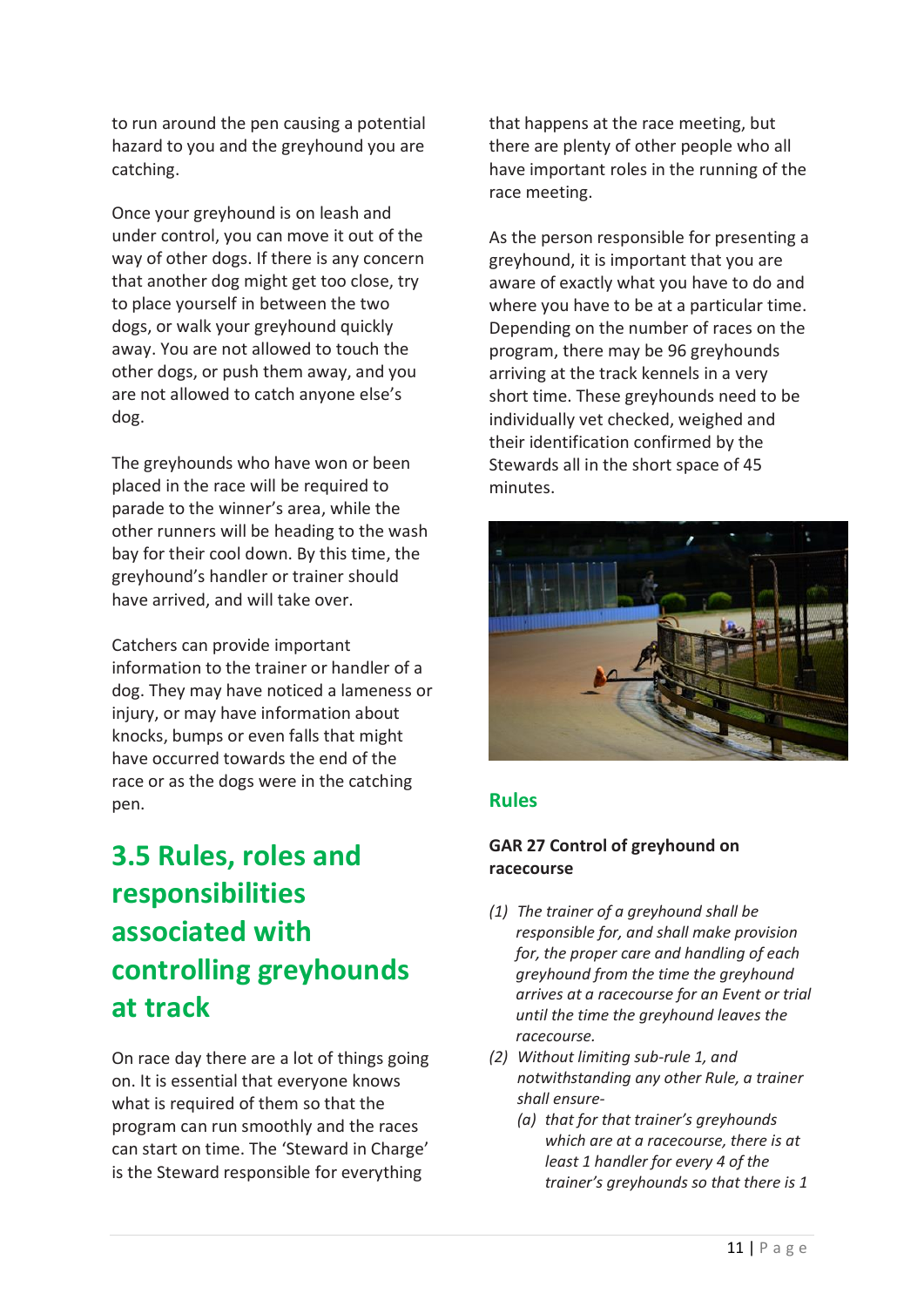*person who is generally responsible for no more than 4 greyhounds while they are at the racecourse;* 

- *(b) that between kennelling and completion of all the post event or event activities, a handler is in physical control of not more than 1 greyhound at any 1 time; and*
- *(c) compliance with such other directions as the Controlling Body may issue from time to time concerning the handling of greyhounds at a racecourse.*

*For the purpose of this Rule a person shall be considered to be in "physical control" of a greyhound where that person is handling the greyhound during pre-Event preparations, Events and post-Event activities. A greyhound which is kennelled does not require a person to be in "physical control" of it.* 

### **Roles and responsibilities**

There are many roles filled on race day. There are people who are responsible for every aspect of the race meeting, ensuring the meeting runs smoothly and that the greyhounds are given every chance of performing to their best.

**Stewards:** Responsible for the effective and fair running of race meetings and ensuring that the rules of greyhound racing are adhered to including the drug sampling of greyhounds.

**Race Club Staff**: Responsible for ensuring that spectators are suitably catered for, ensuring adequate betting facilities are in place, and organising the presentation of any trophies or awards.

**Track Staff**: Responsible for maintaining the track and equipment for racing.

**Kennel Staff**: Responsible for the security and welfare of the greyhounds.

**On Track Veterinarian**: Responsible for the welfare of the greyhounds including pre-race examination of greyhounds to ensure they are fit to race, providing first aid for injured greyhounds, post-race examinations and drug sampling of greyhounds at the request of the Stewards.

**Starter**: Responsible for ensuring races start on time under the direction of the Stewards.

**Lure Driver**: Responsible for driving the mechanical lure.

**Judge**: Responsible for judging the placegetters in each race.

**Trainers/Attendants**: Responsible for preparing and parading the greyhounds.

**Catchers**: Responsible for catching the greyhounds at the end of a race.

### **Expected standards of behaviour**

In whichever industry you work, your behaviour and appearance are direct reflections of that industry. The greyhound industry is a multi-billion-dollar industry that attracts a lot of publicity and as such there are expected standards of dress and behaviour for all industry participants, particularly on race day.

These issues are addressed in the:

#### **LR22 Behaviour and Attire at Meetings**

#### **Standards of dress**

If you are engaged at a race meeting as a Trainer, Attendant or Catcher, you must comply to the following dress code:

• Black or dark blue ankle length trousers;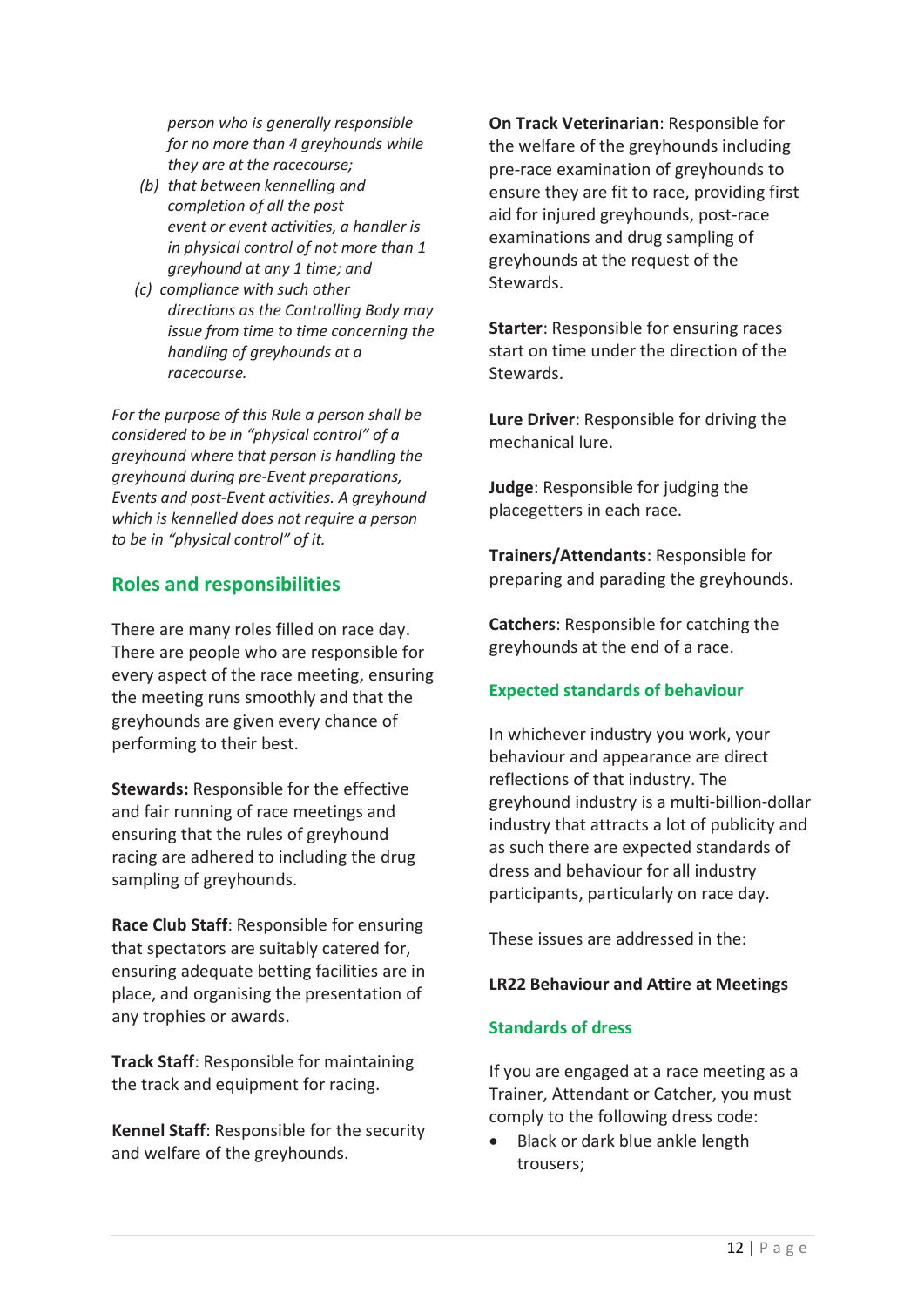- A collared white shirt or polo top;
- Black or dark socks; and
- Black shoes, boots or gumboots.

There is also the provision in this rule for:

Such other or alternate clothing as the Board may determine from time to time.

This section of the rule allows for the requirement that all handlers wear the jackets or coats provided by the race club whilst parading the greyhounds to the start.

The rules also specifically prohibit the wearing of the following items:

- Overalls or track pants of any description;
- Any item of denim clothing;
- Track shoes or high heeled shoes of any description;
- Anything that is in the opinion of the Stewards to be offensive or inappropriate (this extends to head wear / hats); or
- Any other items of clothing that the Board may determine from time to time.

If you do not comply with the dress code, you will not be allowed to parade, handle or act as a catcher of a greyhound for the duration of the meeting unless you can change your attire to meet the requirements. The Stewards may nominate any other person to act as your substitute to parade, handle or catch any greyhound you were engaged to handle.

### **Punctuality**

It is very important that you are on time for a race meeting. Greyhound races run like clockwork, so it is your responsibility to ensure any greyhounds in your care are ready and at the right place at the right

time.

To ensure that you arrive on time, you need to allow adequate travel time to reach the track. If you are travelling long distances, you will also have to factor in any stops that may be necessary for either you or your greyhounds. It is always better to arrive a little early than to be running late.

Kennelling of greyhounds usually starts 75 minutes before the start of the first race (except on hot weather affected days when kennelling opens 30 minutes earlier) and normally finishes 30 minutes before the first race. This gives you a 45-minute window to present your greyhound(s). Remember: if you have to present more than one greyhound you cannot take them all in at the same time, so allow for this when you are deciding what time you plan to arrive.

If you fail to present your greyhound(s) at the correct time, they will not be allowed to compete, and will be 'stood down' for 28 days, meaning they are not allowed to compete in any event for the next 28 days. You will also be guilty of an offence and will be liable to a penalty. For more information, refer to **GAR 31 Presentation of greyhound for racing and kennelling time.**

You must also make sure you are punctual when returning to the kennels to prepare your dog for its race. For more information refer to **GAR 46 Preparation for racing.**

### **Behaviour**

As with any industry, there are minimum standards of behaviour expected. Inappropriate behaviour such as swearing, arguing or being intoxicated is not